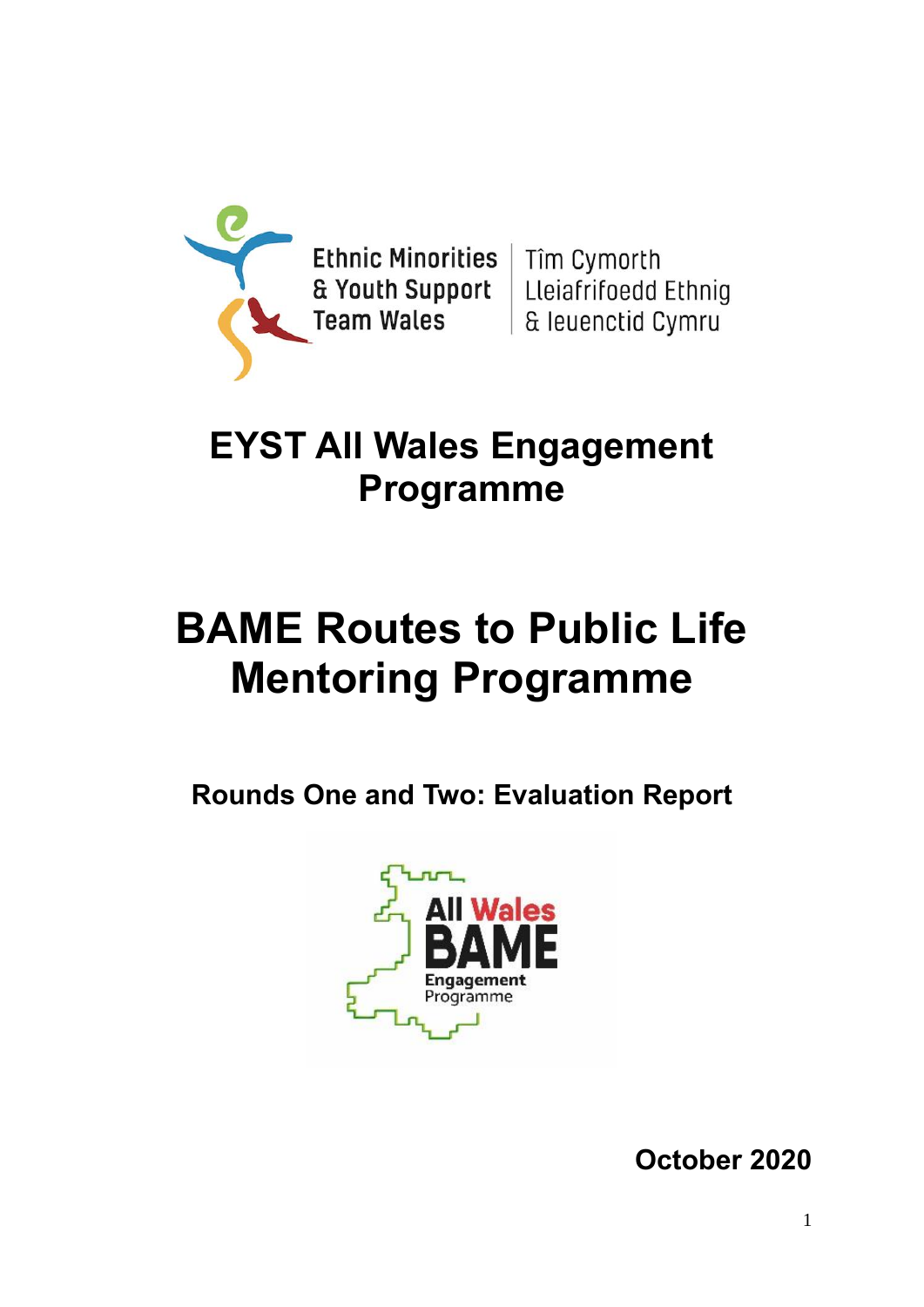## **Contents**

- 1. Executive Summary
- 2. Introduction
- 3. Background and Context
- 4. Applicants
- 5. Participants
- 6. Mentors
- 7. Impact of the project
- 8. Full Evaluation
- 9. Quality of the project
- 10. Conclusion
- 11. Recommendations

## **1. Executive Summary**

EYST Wales is an award-winning, beneficiary-led organisation, established since 2005, which aims to support ethnic minority people in Wales to participate, integrate and be a valued part of Wales.

Since 2017, EYST Wales has been funded by the Welsh Government to deliver the All Wales Engagement Programme, engaging broadly with ethnic minority individuals and organisations across Wales, gathering evidence of need, and influencing public bodies to better meet the needs of BAME people in Wales. Part of this Programme is to deliver a Mentoring Scheme to help increase diversity and representation in Public and Political life in Wales

To date EYST Wales have successfully delivered two rounds of the EYST Wales Routes into Public Life Mentoring Scheme matching 53 mentees with influential mentors in Welsh Public Life. Alongside the mentoring program a series of training sessions was delivered for the mentee cohorts on topics including Boards and Public Appointments, Politics in Wales, Campaigning and Influencing and Media and Communication. These sessions offered participants engagement with high profile individuals and organisations in Wales furthering their knowledge and awareness of the spectrum of Public and Political Life in Wales.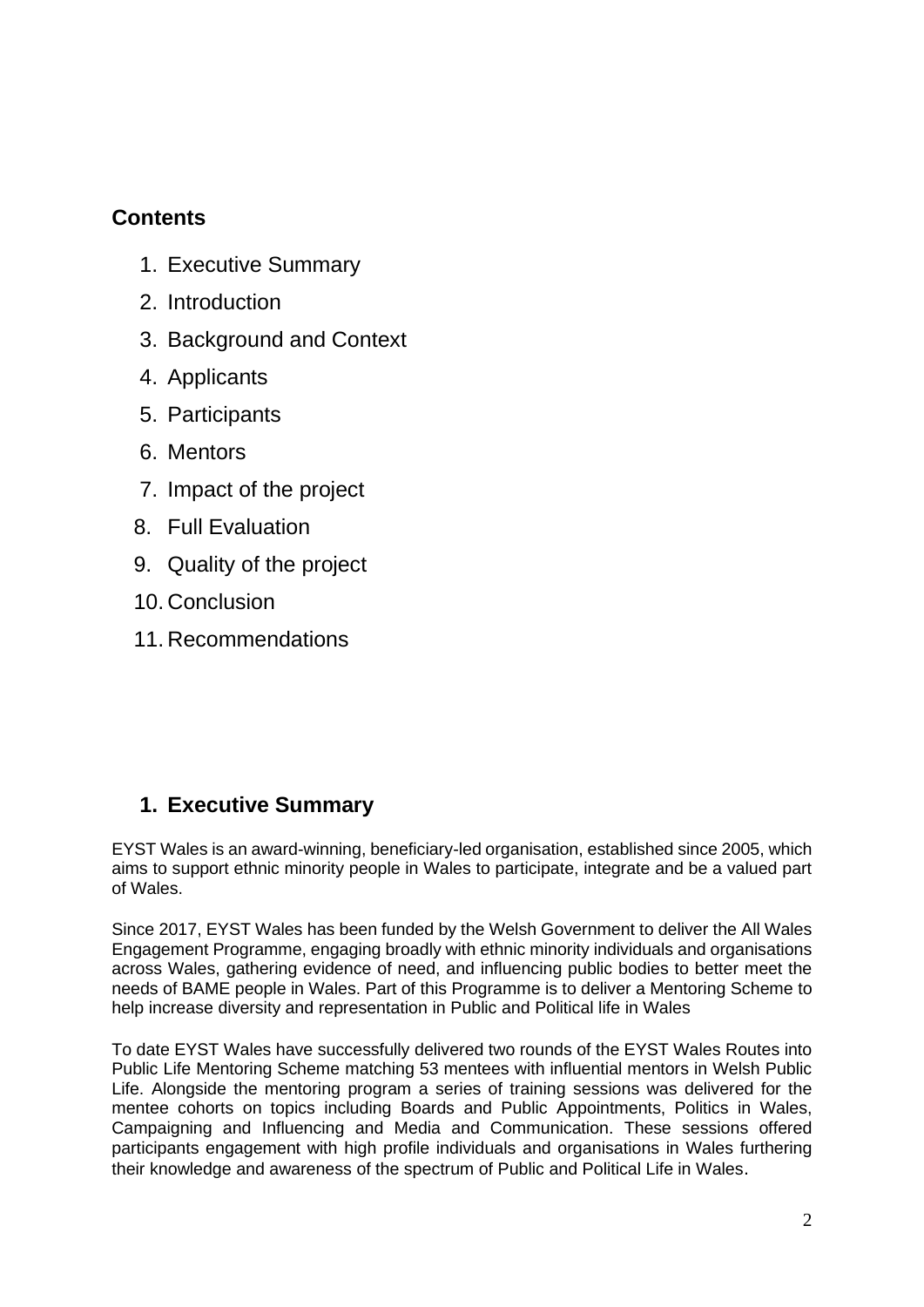This report offers insight into the outcomes and impact of the first two rounds of the scheme. Broadly the headline findings are as follows:

- 68% of Mentees stated that the programme had had a 'Significant' or 'Huge' impact on their confidence.
- 76% of Mentees agreed the programme had a a 'Significant' or 'Huge' impact on their aspirations.
- 42% of Mentees stated that the programme had had a 'Significant' or 'Huge' impact on their Contacts and Networks; while 42% stated it had had 'Some' impact
- 70% of Mentees stated that the programme had had a 'Significant' or 'Huge' impact on their Understanding of Public and Political Life in Wales
- 62% of Mentees stated that the programme had had a 'Significant' or 'Huge' impact on their Skills for Public and Political Life in Wales; whilst 35% said it had 'Some' impact.
- 61% of mentees stated that after the programme, they are 'Very Motivated' or 'Extremely Motivated' to continue their journeys in public or political life. Another 26% reported being 'Fairly Motivated.'

This evaluation suggests several recommendations to be implemented into further iterations of the Mentoring Programme. Considering these recommendations could enable enhanced outcomes for beneficiaries and wider impacts on Welsh Public and Political Life.

- a) Consider access and inclusivity issues across the programme from application process to delivery of sessions taking into consideration disability and learning styles, childcare responsibilities and working patterns.
- b) Ensure mentors are fully briefed on expectations of being a mentor by holding induction sessions, providing briefings and offering check-ins throughout the process to ensure the relationship is developing effectively
- c) Encourage greater participation from outside the urban areas of South Wales.
- d) Develop the Peer network and support element of the programme by investing in mentee spaces outside of the formal learning sessions.
- e) Strengthen the coordination resources behind the scheme to streamline and digitalise where possible the administration of the programme.
- f) Consider developing a best practice guide to matching mentees and mentors.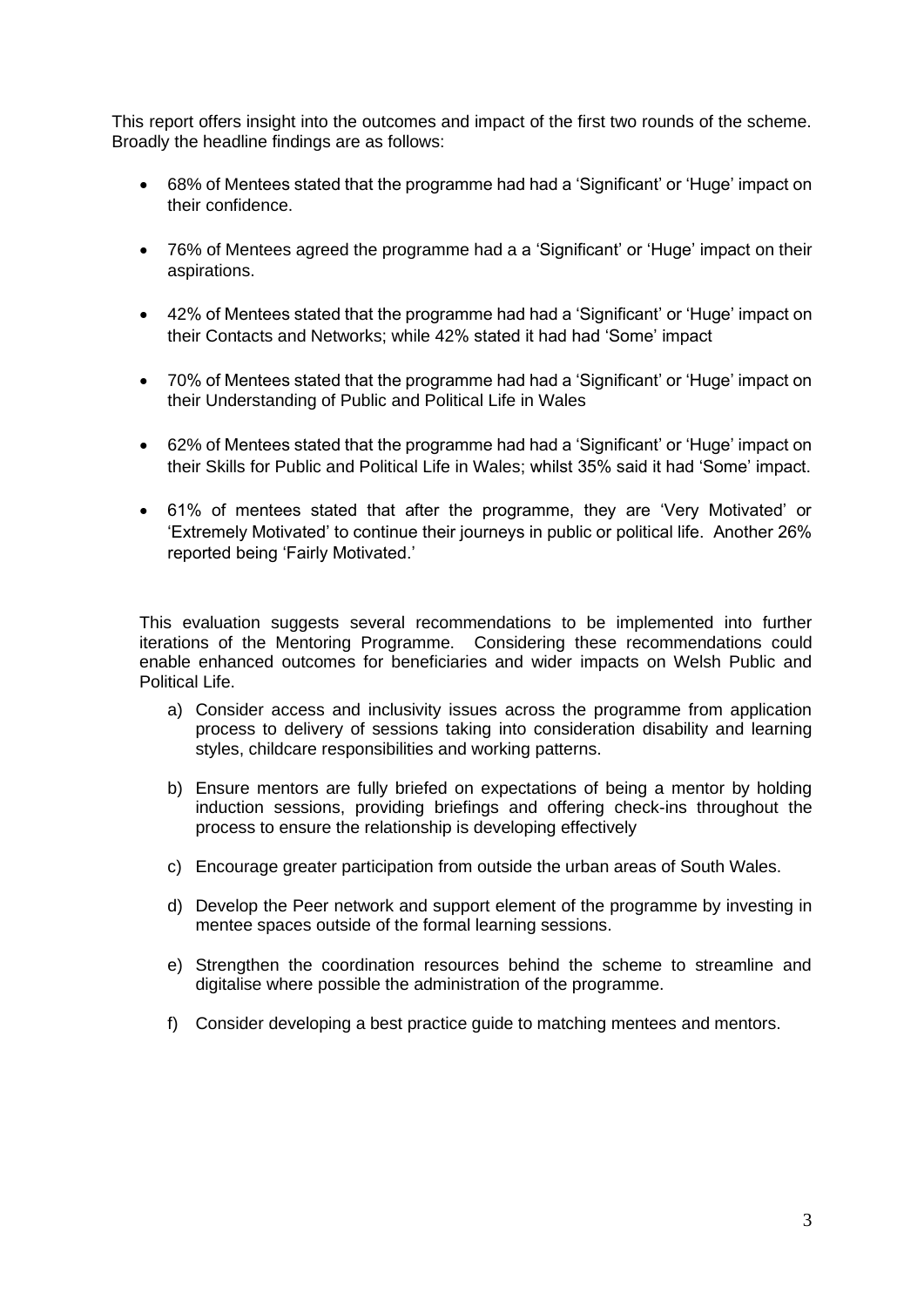## **2. Introduction**

The BAME Routes to Public Life Mentoring Programme has been devised and delivered by EYST Wales as part of the ALL Wales BAME Engagement Programme, funded by Welsh Government via its Equality and Inclusion Programme 2017-21.

A key objective of the Welsh Government's Strategic Equality Plan is to increase diversity in Public Life, including increasing the representation of ethnic minority men and women in Political and Civic life.

The aim of the EYST Wales BAME Mentoring Programme is therefore to help move men and women from minority ethnic backgrounds closer to and into such positions of power and influence, through matching them with a mentor who can help them to increase their confidence and aspirations, increase their skills and understanding, and build their contacts and networks to enable this to happen.

This evaluation report presents the impact of Round One (February 2019 - July 2019) and round two (October 2019 – March 2020) of this mentoring programme. It is intended to inform and shape Welsh Government and Welsh Senedd planning of their continuing Diversity in Democracy work programme, as well as the Third Round of the mentoring programme which will run from September 2020 to March 2021. It is also informing the development of a multiagency partnership between EYST, WEN Wales, Stonewall Cymru and Disability Wales to realise an intersectional public life mentoring programme.

The Second Round of the Mentoring Programme was disrupted by the Covid-19 Pandemic with the final events moved online and planned trips to UK Parliament postponed.



Fig 1. Launch event of Mentoring Programme Round One at the Norwegian Church, Cardiff Bay, Feb 2019

*"The aim of this mentoring scheme is to get more of us in public life. The scheme is part of giving you the tools to do this. We want more people from BAME communities to put themselves forward for political elections and stand for public office – such as applying to be*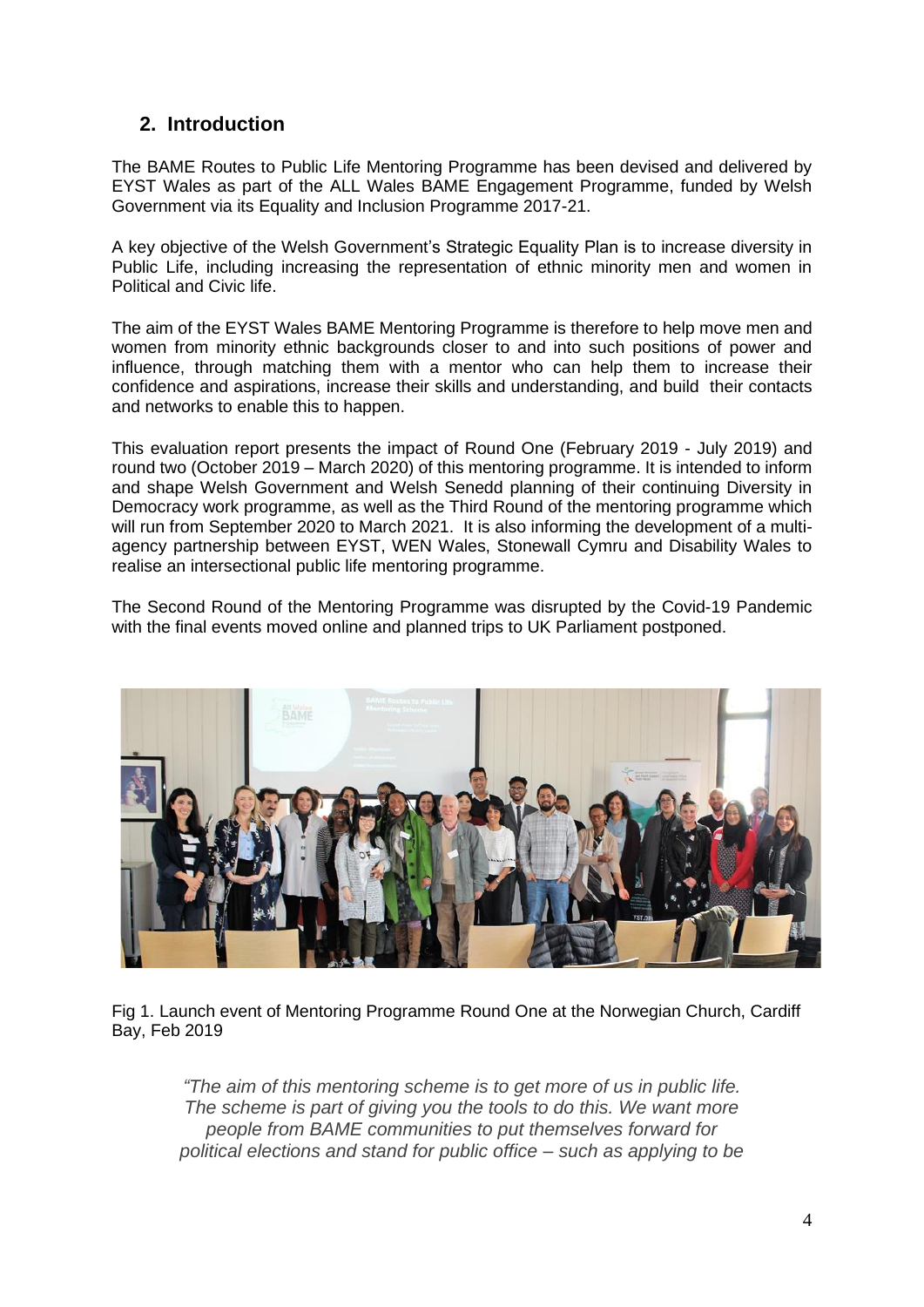*a trustee or a governor of a local school or an NHS Board. More importantly we want to see more of us succeed and be recognised"*

*Vaughan Gething, Minister for Health and Social Services*

*"The Welsh Government is proud to fund the BAME routes to public life mentoring scheme as part of our Equality and Inclusion Programme. The scheme has delivered excellent results over the past few years; creating empowering relationships which provide Black, Asian and Minority Ethnic individuals crucial opportunities to learn, influence and build networks. There is more work to do to achieve the representation of BAME people that we need in public life but this scheme provides a crucial foundation for that work".*

*Jane Hutt, Deputy Minister and Chief Whip*

## **2.1 About EYST Wales**

EYST Wales is an award-winning, beneficiary-led organisation, established since 2005, which aims to support ethnic minority people in Wales to participate, integrate and be a valued part of Wales. We do this through delivering services which are targeted and culturally sensitive, addressing a broad range of areas including BME young people, Families, Refugee & Asylum Seekers, BME community groups, and challenging racism in the wider community. We also seek to challenge negative racial stereotypes and promote better understanding and appreciation of ethnic minorities and their contribution to Wales.

Since 2017, EYST Wales has been funded by the Welsh Government to deliver the All Wales Engagement Programme, engaging broadly with ethnic minority individuals and organisations across Wales, gathering evidence of need, and influencing public bodies to better meet the needs of BAME people in Wales. It is one of 7 organisations funded through the Equality and Inclusion Programme to help Welsh Government achieve the objectives in their Strategic Equality Plan.

## **3 Background/context**

Wales is becoming an increasingly ethnically diverse nation and the percentage of population who do not describe themselves as White British doubled from the 2001 to 2011 census. Though BAME people are concentrated in Cardiff, Newport and Swansea , they live in each of Wales' 22 local authorities and are becoming more widely diffused geographically. As such, Wales is a 'super-diverse' society with many ethnic groups and no one particularly dominant minority ethnic group, furthermore, there is much differentiation both within and between various ethnic groups in Wales.

Despite this growing diversity, there is a notable lack of diversity in our political and public life. Currently only 10% of MPs in the House of Commons and around 6% of Members of the House of Lords are from an ethnic minority background, whilst 15% of the UK population is non-white<sup>1</sup>. Since devolution began, there have been only three members of the Welsh

<sup>1</sup> <https://commonslibrary.parliament.uk/research-briefings/cbp-7483/>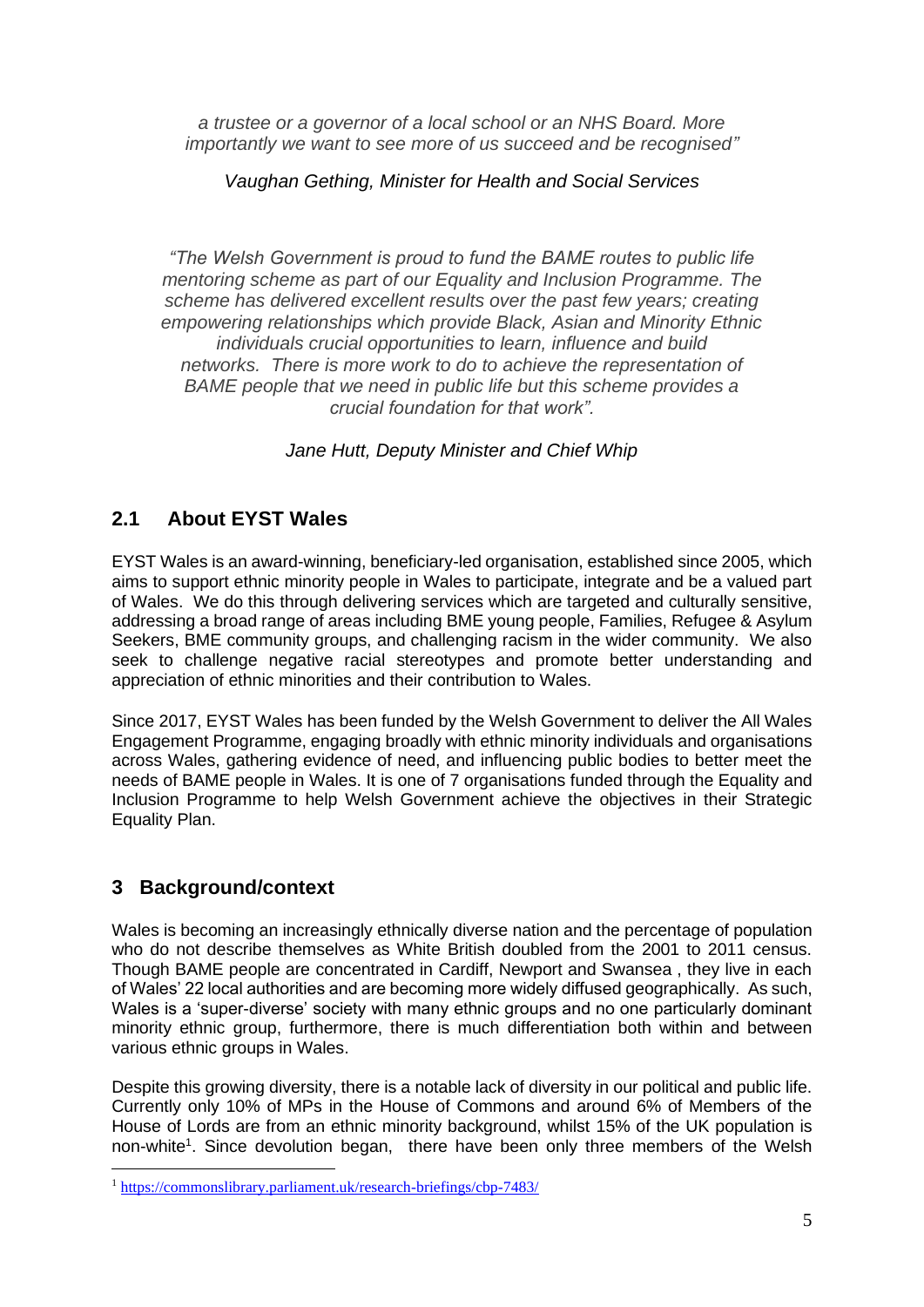Assembly who have ethnic minority heritage, and in its 20 years of existence no ethnic minority woman has been elected to the Senedd. Likewise, in a survey of 9,352 candidates standing for local authority councillor positions, 98% were White British and 1.8% had ethnic minority heritage<sup>2</sup>.

There are also massive disparities in BAME representation in the public sector UK wide and in Wales. Across 43 UK Police forces, 6.3% of employees are BAME individuals, with 3.6% ranked as chief inspector or above. Likewise, across the UK 7% of judges are from are from an ethnic minority background, as are 8% of teachers. In Wales, BAME representation in the civil service is as low as 2%.In Wales, 4.5% of public appointments and re-appointments went to BAME individuals and there is not a single BAME chair of a publicly appointed governing body in Wales.

In 2020 Welsh Government launched Reflecting Wales in Running Wales, a diversity and inclusion strategy for Public Appointments<sup>3</sup> including an action plan to deliver on the strategy. The aim is to see a more diverse public and political life in Wales.

## **4 Applicants**

There was a total of 88 applicants across Round One and Round Two of the Mentoring scheme. Of this total number,

- 66% were Female, 30% were Male (3% Prefer not to say)
- 17% were aged 18-24, 78.4% were aged between 25 and 64 and 2% aged 65+ (2 %) prefer not to say)
- 32% were Muslim, 33% Christian, 7% Hindu and 18% No Religion
- 28% described themselves as Black, 34% as Asian, 5 % as Gypsy or Irish Traveller

## **5 Participants**

Across Rounds One and Two of the programme 53 mentees were selected and successfully matched with mentors. The demographic breakdown of both cohorts combined is detailed below. Largely we see a demographic picture matching that of Wales with a superdiverse range of ethnic backgrounds represented. There was also broad representation amongst religions, with Muslim being the largest group represented at 45% followed by Christian at 26% and no religion at 15%.

Within the combined cohort 13% had a disability, 87% described themselves as heterosexual, 4% gay or lesbian and 2% bisexual. There were 13% of the participants who spoke basic Welsh and 2% describing themselves as fluent in Welsh. Unfortunately, due to an administration error ages were not captured at this stage; however there was a broad spread of age ranges from aged 18 years to 65+ in both the round 1 and 2 cohorts.

<sup>2</sup> <https://www.equalityhumanrights.com/sites/default/files/is-britain-fairer-2018-is-wales-fairer.pdf>

<sup>&</sup>lt;sup>3</sup> [https://gov.wales/sites/default/files/publications/2020-02/diversity-and-inclusion-strategy-for-public](https://gov.wales/sites/default/files/publications/2020-02/diversity-and-inclusion-strategy-for-public-appointments-action-plan-year1-2020-21_0.pdf)[appointments-action-plan-year1-2020-21\\_0.pdf](https://gov.wales/sites/default/files/publications/2020-02/diversity-and-inclusion-strategy-for-public-appointments-action-plan-year1-2020-21_0.pdf)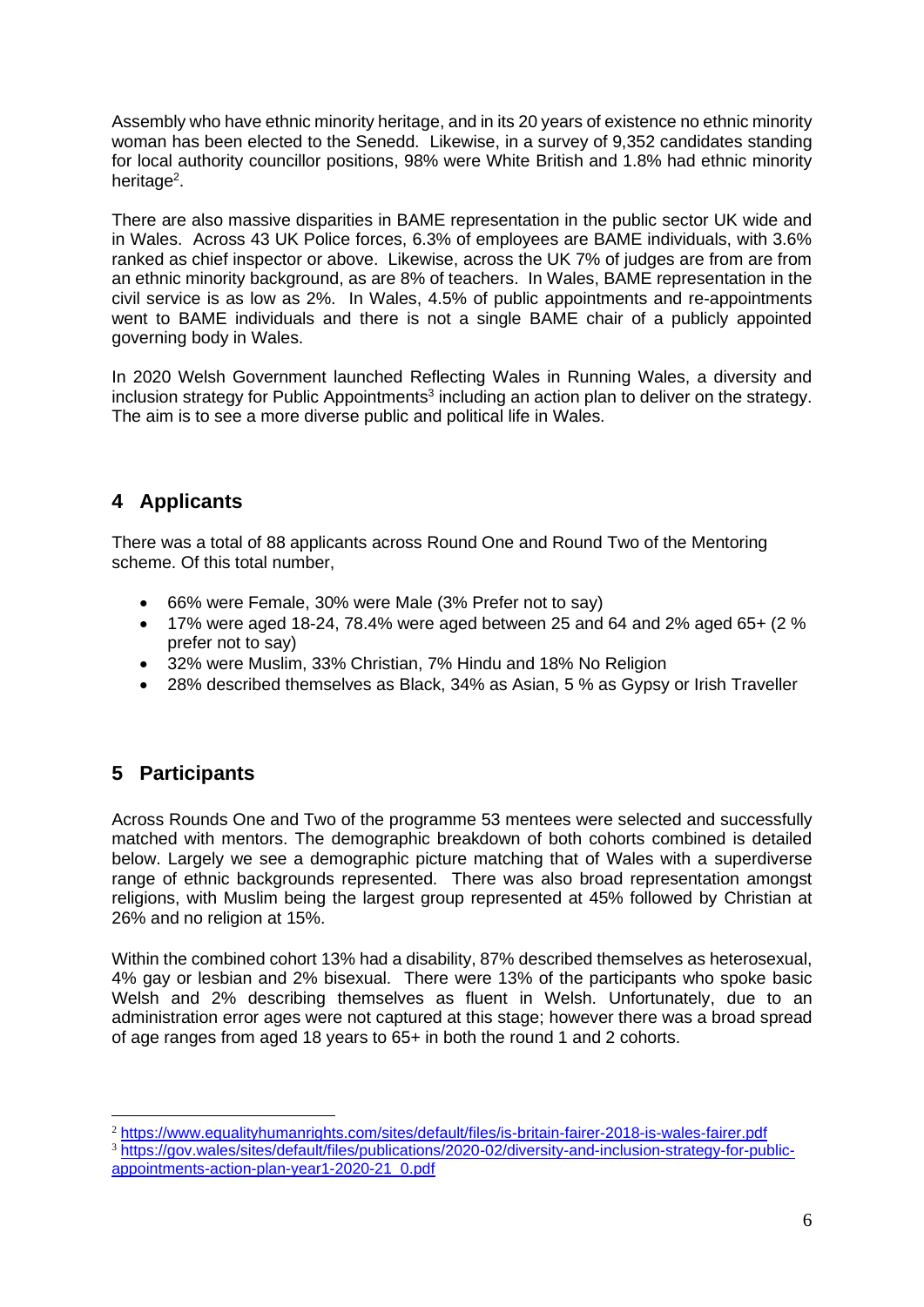

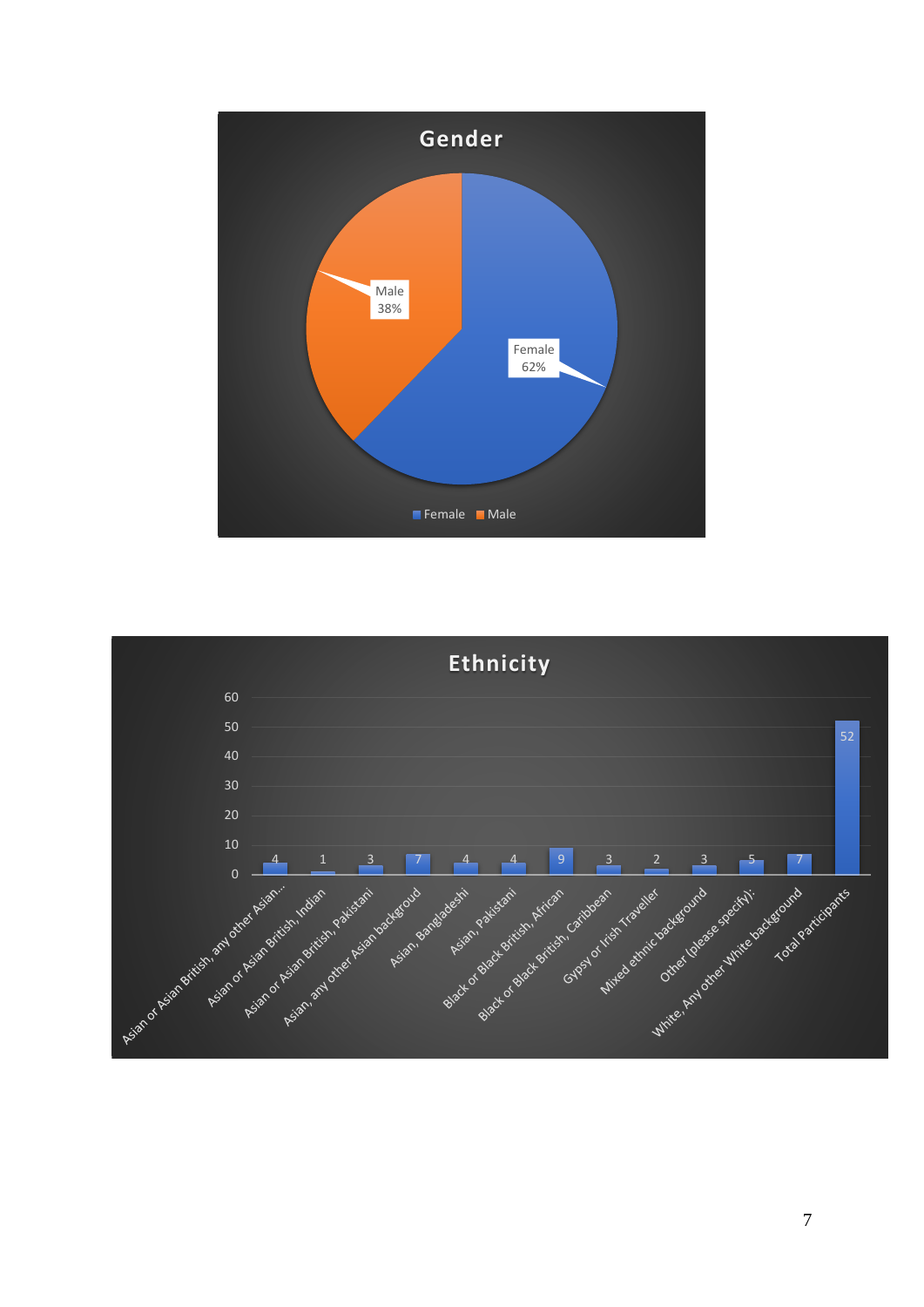

### **6 Mentors**

The call out to potential mentors across a range of sectors resulted in a wide pool of mentors including 15 Members of Senedd, several senior civil servants including departmental directors and leaders from academia and the voluntary sector.

Sheila Hendrickson Brown, CEO, C3SC Amanda Carr, CEO, SCVS Anne Marie Rogan, CEO, Swansea YMCA Cllr. Bablin Molik, Cardiff Council Bethan Sayed AM Cllr Ramesh Patel, Cardiff Council Cllr. Alison Pugh, Swansea Council Suzy Davies AM David Melding AM Cllr Dhanisha Patel, Bridgend Council Elin Jones AM (Llwydd) Faith Walker, FW Consultancy Florence Ayisi, University of South Wales Gareth Hughes, Gwent PCC Office Helen Mary Jones AM Hilary Brown, CEO, Virgo Consultancy Humie Webb, NTFW

Huw Irranca Davies AM Huw Morris, Director SHELL, Welsh Government Cardiff Council Leader Huw Thomas Jane Bryant AM Jane Hutt AM Jeremy Miles AM Jessica Rees, Victim Support John Gallanders, CEO, AVOW John Griffiths AM Judith Stone, WCVA Lady Monjulee Webb Leanne Wood AM Cllr. Louise Gibbard , Swansea Council Cllr Margaret Griffiths Mark Isherwood AM Martha Musonza Holman, Love Zimbabwe Meena Upadhyaya, EMWWA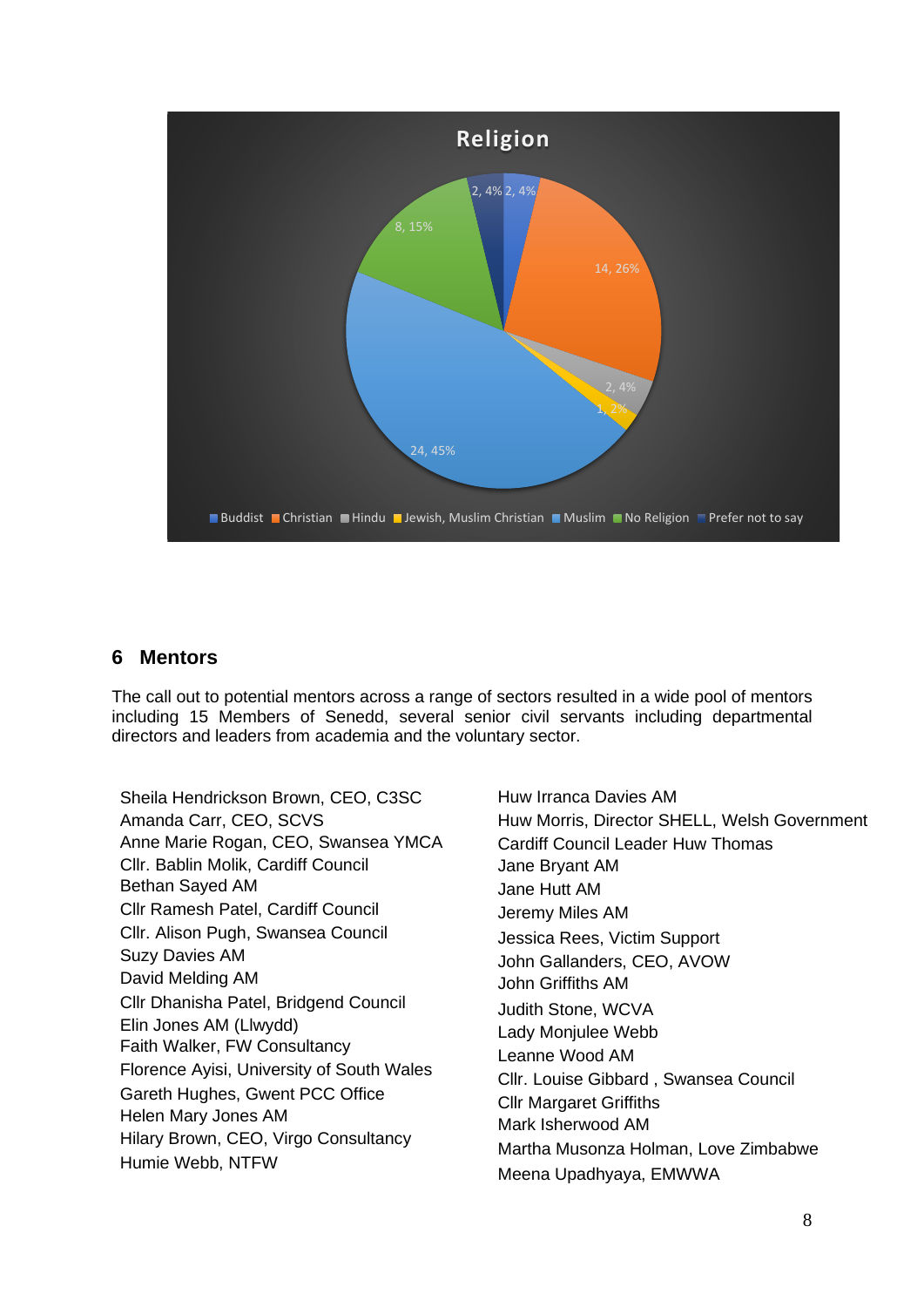Mutale Merrill, CEO, BAWSO Professor Emmanuel Ogbonna Rebecca Evans AM Rhun Ap Iorwerth AM Rocio Cifuentes, CEO, EYST Sarah Williams

Tonia Antoniazzi MP Uzo Iwobi, CEO, RCC Vaughan Gething AM, Wanjiku Mbugua, BAWSO Naomi Alleyne, WLGA

## **7 Impact of the project**

Headline Findings from the Evaluation of the First and Second Rounds:

- 76% of Mentees agreed the programme had a a 'Significant' or 'Huge' impact on their aspirations.
- 68% of Mentees stated that the programme had had a 'Significant' or 'Huge' impact on their confidence.
- 70% of Mentees stated that the programme had had a 'Significant' or 'Huge' impact on their Understanding of Public and Political Life in Wales
- 62% of Mentees stated that the programme had had a 'Significant' or 'Huge' impact on their Skills for Public and Political Life in Wales; whilst 35% said it had 'Some' impact.
- 61% of mentees stated that after the programme, they are 'Very Motivated' or 'Extremely Motivated' to continue their journeys in public or political life. Another 26% reported being 'Fairly Motivated.'
- 42% of Mentees stated that the programme had had a 'Significant' or 'Huge' impact on their Contacts and Networks; while 42% stated it had had 'Some' impact

#### Mentee feedback has included:

*"The scheme has made me more ambitious and more confident. I now realise that I can use my voice to help others and be a voice for the voiceless." Round One Mentee*

*"My mentor has given me the confidence to speak up. I am now looking to become a Trustee on a board, somewhere I can make a difference." Round One Mentee* 

*"I feel that the scheme has been very beneficial in raising my levels of confidence in my own ability. Social justice, particularly in areas of equality, housing, social care etc., is something that I am deeply passionate about however prior to my involvement in the scheme. I was*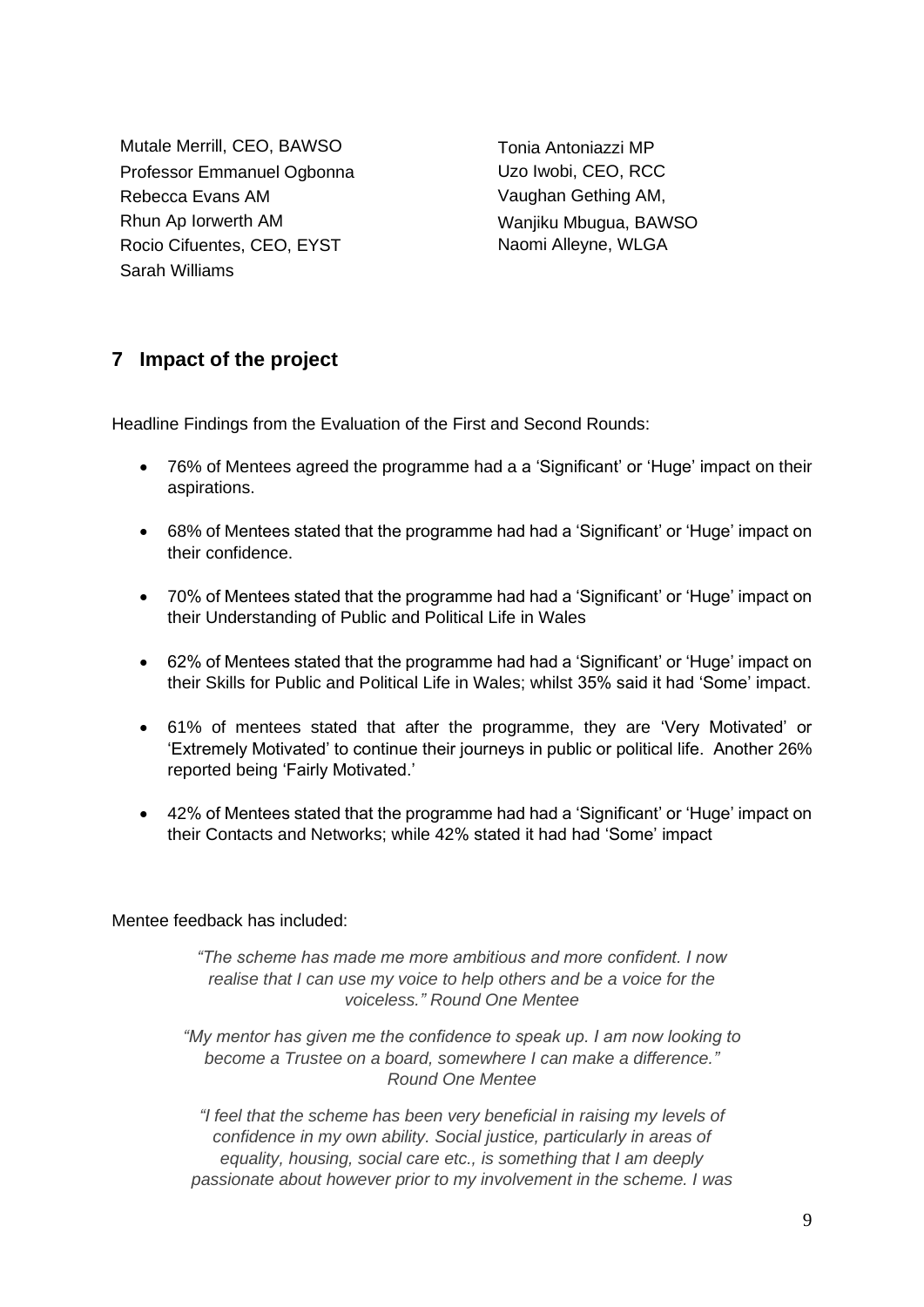*sceptical in my own capabilities. However, having sessions around influencing, campaigning and direct meetings with AMs and Councillors, I am confident that my voice is a valid voice and with support and resources, I can make a change. I also am grateful for the sessions from the Institute for Welsh Affairs and discussions around building an argument." Round One Mentee*

*"I am a woman of faith and colour who wears the Niqab (face veil). I was never interested in party politics and never thought it can be accessible for a woman like me. I was afraid of people's reactions, seeing me entering and exiting the Senedd. I was worried about the racism and discrimination I might face as there has not been a BME woman elected member before since the Senedd was established. But at the same time, I wanted to have a voice and be part of the solution. I wanted to know how Welsh politics works from the inside. I applied for EYST mentoring scheme in 2019 and I was mentored by the Conservative Member of the Senedd (MS), David Melding. The experience was a revelation. David Melding was a brilliant mentor. He was technocratic and works beyond identity politics. He identified himself as a Christian and I was able to connect with him as a Muslim from a faith perspective. My experience taught me many things. Indeed, politics by nature is tribal which is something I dislike but politics is vital and if you don't do politics, politics do you. I also learnt that there are politicians who are genuine and principled and that politics doesn't have to be toxic. I know there is a myriad of barriers that prevent BME from participating in public life and politics and the level of scrutiny is much higher for them. I also know that the political system was created by and for white men. However, the system can be changed and EYST mentoring scheme can be the first step towards this change. I am now running for Plaid Cymru regional list of South Wales Central, in a bid to be the first BME woman member of the Senedd". (Sahar Al-Faifi. Round Two Mentee)*

*I am so grateful this project which gave me access to mentoring that I would never have received otherwise. I was matched up with a very high-profile public figure and Assembly Member who was very open to ensuring the project was successful by making himself very much available to me, having open dialogue with me as his mentee and showing me the inner workings of the Senedd, which I really wanted. He also made introductions for me which opened up further doors. Following on from the mentoring scheme, I put myself forward and was successfully elected Director of Equalities at Plaid Cymru. I recommend the BAME Routes into Public Life Mentoring Project to anyone and am forever grateful to EYST for their support – Mo Alamgir, Round One Mentee, elected as Director of Equalities for Plaid Cymru*

'*'The insight into public life made the sector more accessible to me and seriously made me re-consider my role in local government. It also gave me the confidence to apply to a parliamentary role - which I was successful in and begin on 1st June 2020!'' Round Two Mentee*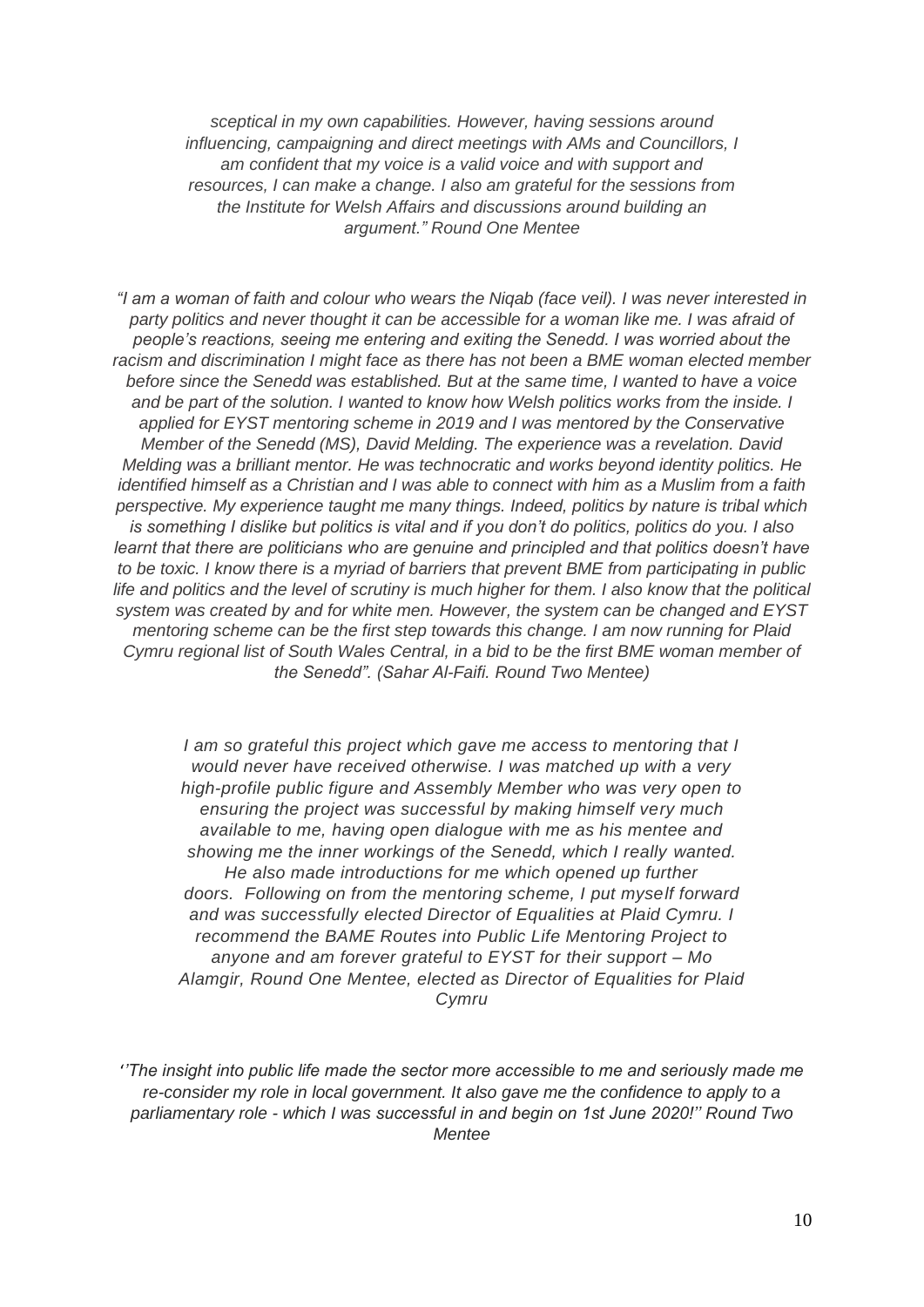*''My Mentor has helped me realise what skills I have to offer and boosted my confidence in what my potential could be'' Round Two Mentee*

*''Doors have been opened that I thought would never be opened. I have made fast friends too, diverse and across the political spectrum. I am so much closer to achieving my goals, and am now blessed with a wonderful network of friends.'' Round Two Mentee*

#### **7.1** Mentee achievements thus far:

- Elected Director of Equalities for Plaid Cymru
- Nominated Gower Youth Officer for local party
- Selected to stand as Senedd candidate for Central South Wales
- Public Appointment to Careers Wales board
- Presented evidence on doctoral research at invitation of John Griffiths AM with Deputy Minister for audience
- Established a BME Student Leadership Network at Swansea University School of **Engineering**
- Winner "Achievement in Stem," Chwarae Teg Womenspire Awards
- A number of mentees have become school governors
- A number of mentees have become trustees for charities

#### **8 Full Evaluation Results**

#### **8.1INCREASED CONFIDENCE: To what extent has taking part in the Mentoring Scheme increased your confidence?**

68% of Mentees stated that the programme had had a 'Significant' or 'Huge' impact on their confidence, with another 29% agreeing the programme had some or a little positive impact on their confidence.

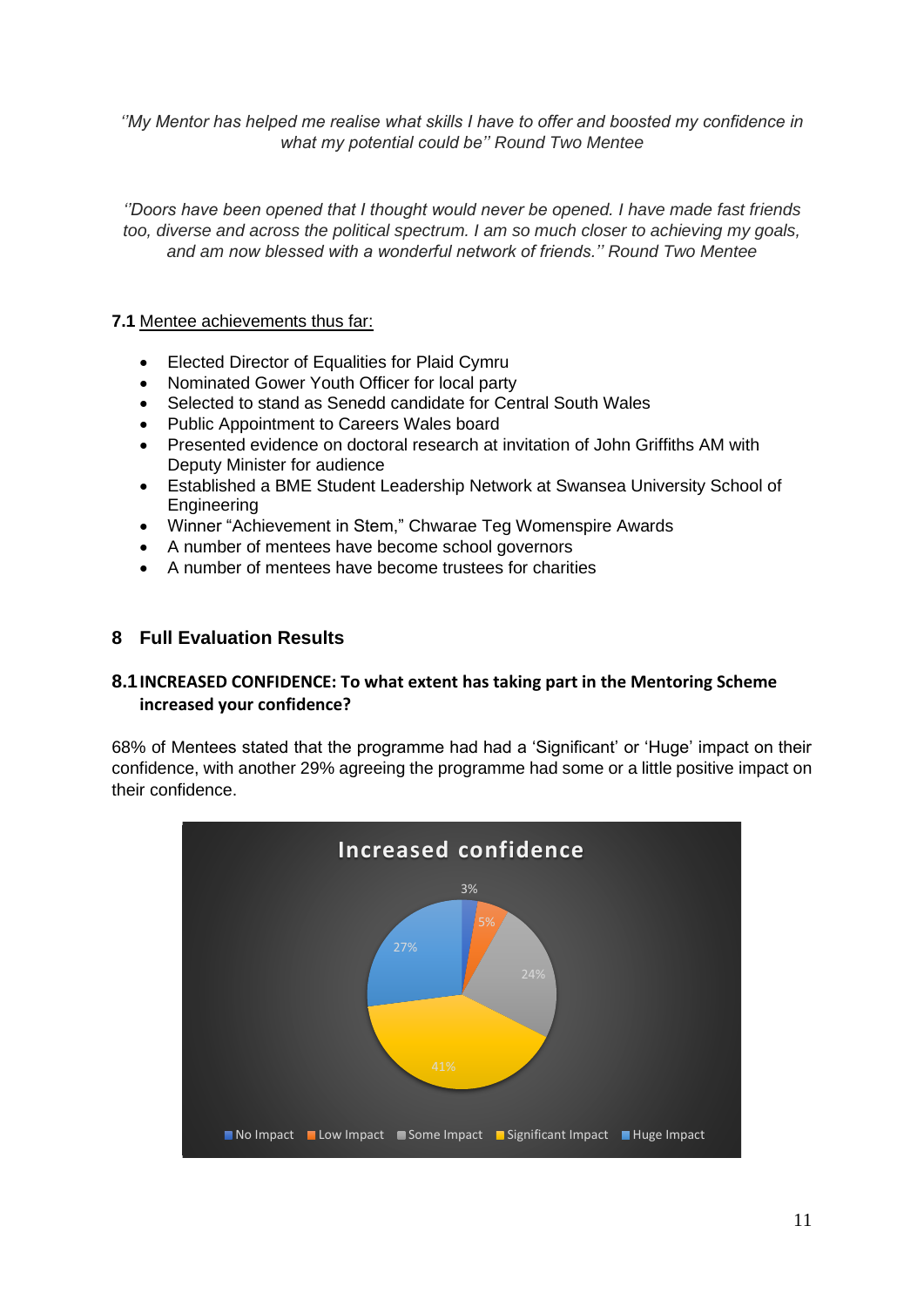Participants detailed how the programme had developed their confidence in terms of selfadvocacy, decision making, building networks, knowledge and understanding of the processes and culture of Public life in Wales. Several participants stated improvements in their confidence around public speaking, challenging others, and positioning arguments, and more generally in finding their voice, believing in their voice and making their voice heard. Several participants also spoke of the benefits of hearing first-hand the stories of how Mentors came to be in Public Life and how these stories enabled a sense of confidence in them that they too could have these opportunities.

*'Prior to joining the BAME Public Life Mentoring programme, I was not sure how and if I could make a difference within my community largely due to a lack of faith in what a few like-minded people could achieve. However, with a lot more interaction with my colleagues on the programme, with every case study from the trainings attended and with the discussion I had with my Mentor, it became clear that everyone making a difference today experienced the same fears and they achieved successes despite those fears and other difficulties. It is empowering to know you are not alone on this journey'. Round One Mentee*

*'I feel that the scheme has been very beneficial in raising my levels of confidence in my own ability. Social justice, particularly in areas of equality, housing, social care etc., is something that I am deeply passionate about however prior to my involvement in the scheme, I was sceptical in my own capabilities. However, having sessions around influencing, campaigning and direct meetings with AMs and Cllrs, I am confident that my voice is a valid voice and with support and resources, I can make a change. I also am grateful for the sessions from IWA and discussions around building an argument'. Round One Mentee*

*'Doors have been opened that I thought would never be opened. I have made fast friends too, diverse and across the political spectrum. I am so much closer to achieving my goals, and now blessed with a wonderful network of friends' Round Two Mentee*

#### **8.2 INCREASED ASPIRATIONS: To what extent has taking part in the Mentoring Scheme increased your aspirations?**

70% of Mentees stated that the programme had had a 'Significant' or 'Huge' impact on their confidence, with another 29% agreeing the programme had some or a little positive impact on their confidence. In Round One, 63% of mentees stated the programme had had a 'Significant' or 'Huge' impact on their aspirations. In Round Two, 82% of mentees stated the programme had a 'Significant' or 'Huge' impact on their aspirations.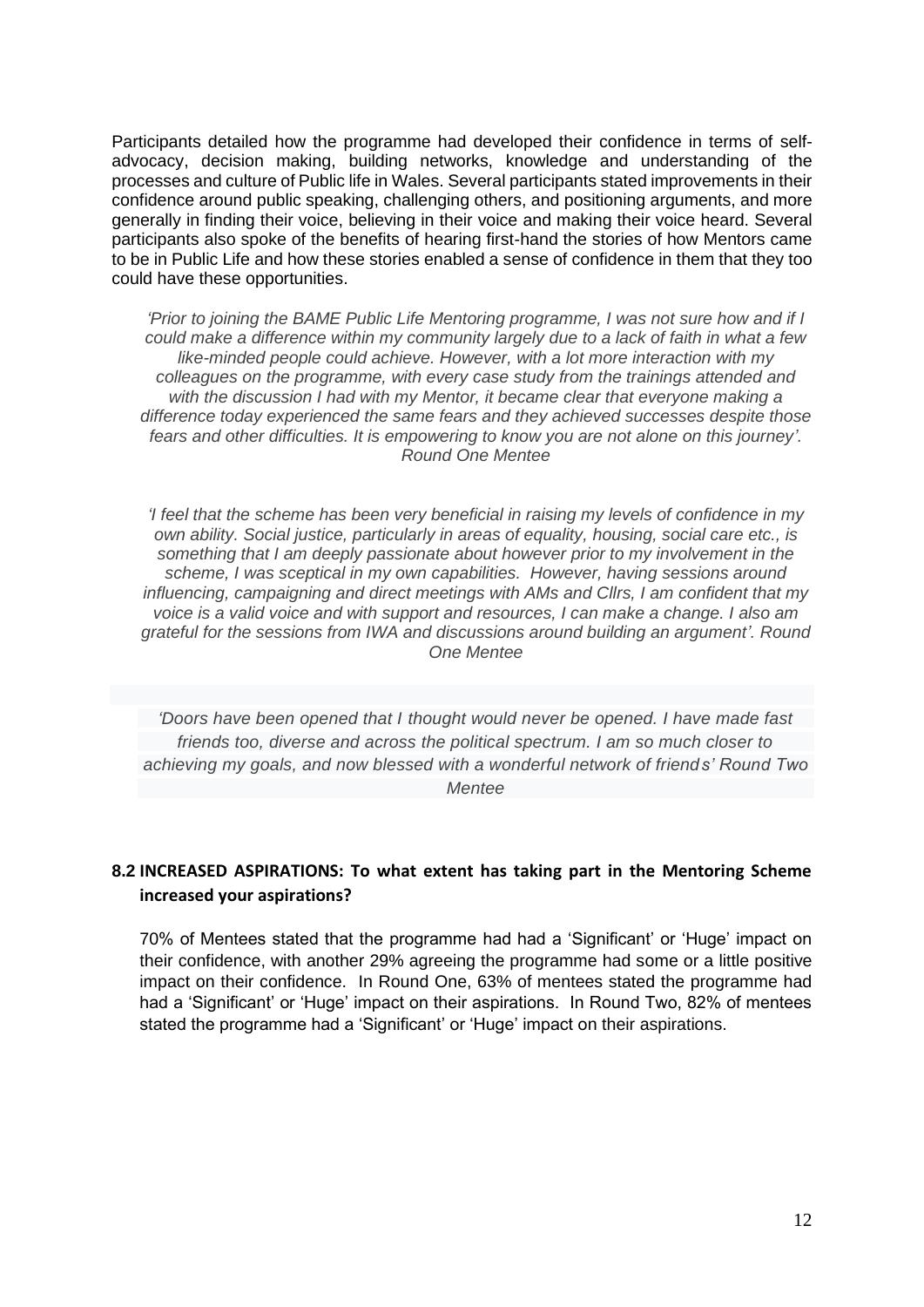

The majority of participants felt the scheme had increased their aspirations. Testimony from the participants detailed how being on the programme had helped shape and make their future paths clearer and how their motivation and belief that they could achieve these positions had been increased. Others spoke of the drive and desire to be at decision-making tables and how the scheme had honed these aspirations.

*'My dreams are beginning to become a reality. I am about to run educational seminars for the first time as part of my own business, and am about to mobilise a team to change the nature of dialogue between the general public and public services such as Welsh Parliament'. Round Two Mentee*

*'I have 3 goals. In the short term, I hope to become a board member/trustee for a public institution/charity. In the midterm, I am considering joining a party to become a councillor. In the long term, depending on my career path, I am planning to become an MP'. Round Two Mentee*

#### **8.3 INCREASED CONTACTS/NETWORKS: To what extent has taking part in the Mentoring Scheme increased your contacts and networks?**

42% of Mentees stated that the programme had had a 'Significant' or 'Huge' impact on their Contacts and Networks; while another 42% stated it had had 'Some' impact.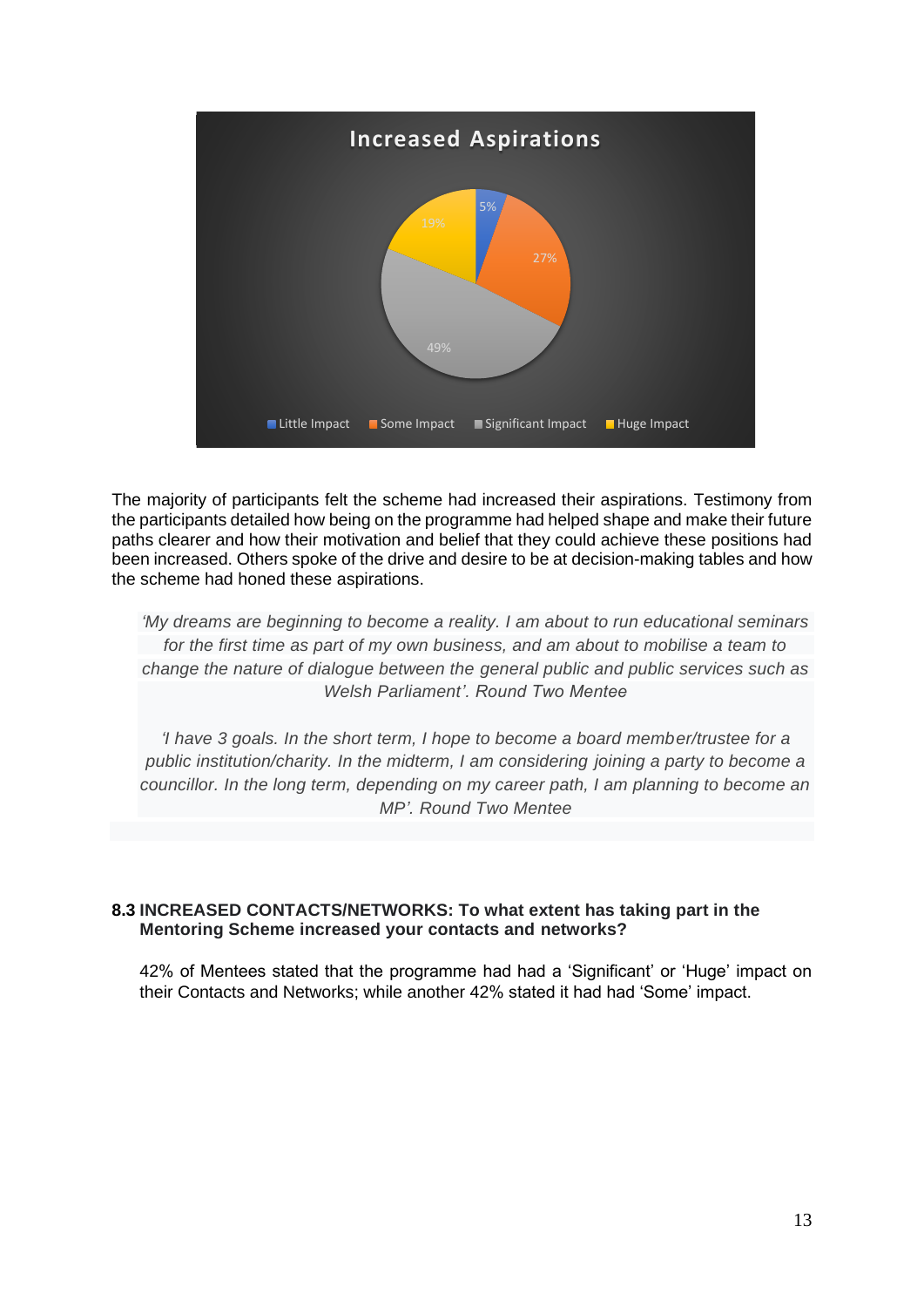

In most cases mentees felt that there had been some or a significant impact on increasing their contacts and networks by participating in the scheme. The qualitative feedback pointed largely to the exposure to networks and developing relationships that the programme enabled and the speculative impact this would have on career paths going forward. While some mentee's did not feel that their networks had significantly increased because either they already had good networks or because their mentor had not opened as many doors perhaps as other mentors had, there was a significant emphasis on the positive peer network that was established and all the ongoing benefits which would arise from that. Several participants from cohort 2 noted the impact of Covid-19 on their opportunities to complete the programme and fully develop the contacts and networks they had hoped to.

*'Aside establishing a very useful contact in my Mentor, my colleagues on the program are a brilliant set of people to know. I like that we all have varied backgrounds and experiences and the ideas we have, make for a rich mix of creative problem solving, particularly when talking about social and cultural challenges. These are people I would not have gone out of my way to connect with and the programme has successfully brought us together'. (Round One Mentee)*

*'I have been able to access spaces and people that otherwise would be a no-go for people like myself. 'Round One Mentee*

#### **8.4INCREASED UNDERSTANDING: To what extent has taking part in the Mentoring Scheme increased your understanding of Public and Political Life in Wales?**

.

70% of Mentees stated that the programme had had a 'Significant' or 'Huge' impact on their understanding of public and political life in Wales; an additional 30% of Mentees stated the programme had 'Some' impact on their understanding of public and political Life in Wales.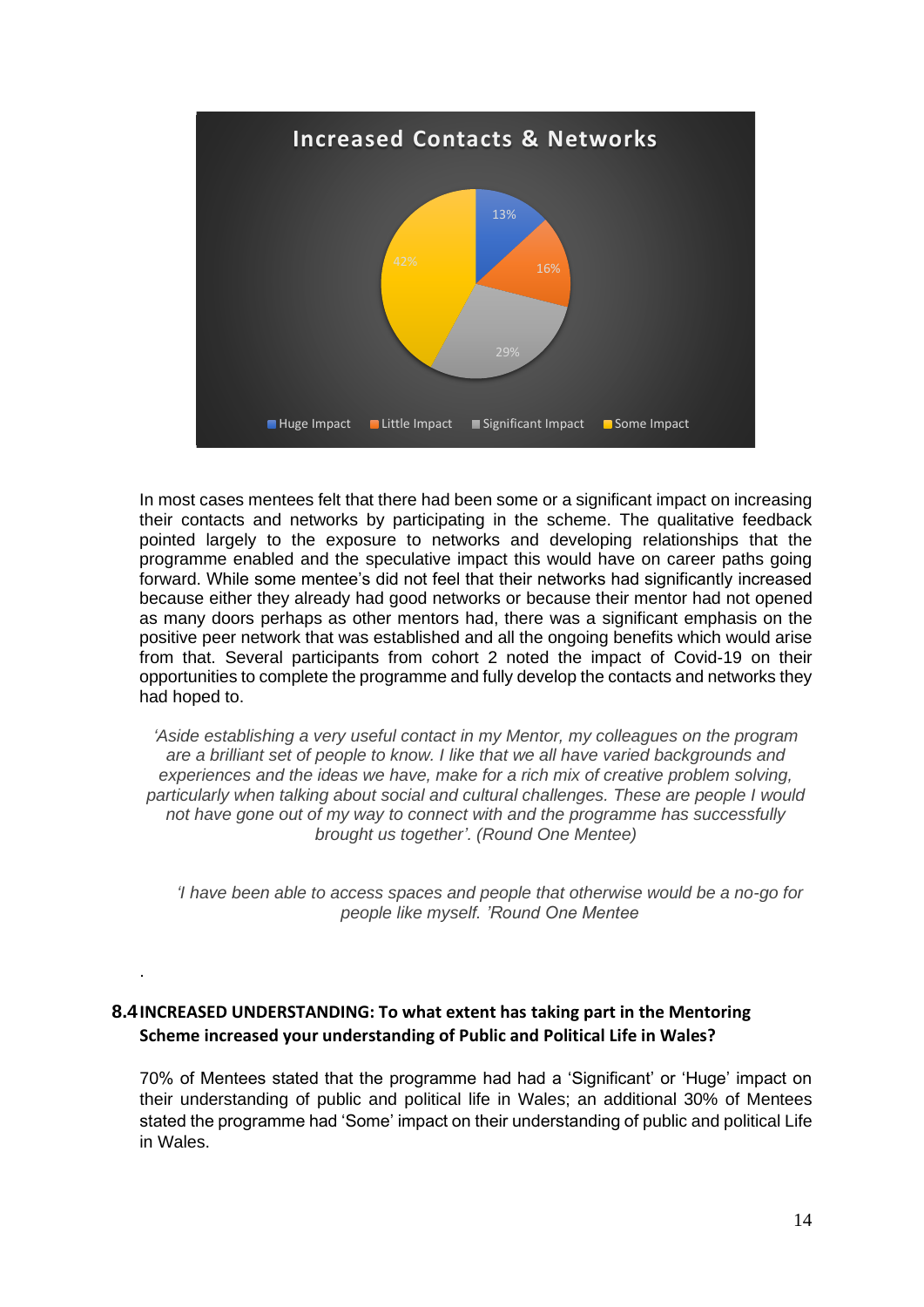

All of the participants on the scheme identified as having increased their understanding of Public and Political Life in Wales. Specifically, mentees noted the various roles and duties, legislative and operational aspects which they had not previously been aware of. Some mentees noted the limitations of the scheme in terms of how much information could be absorbed in such a short space of time but that the programme had gone some way to developing their knowledge base as a jumping off point into Public Life.

*'Having gained a peek inside the workings behind the scenes through this programme, I can now say my commentary on Public and Political Life going forward will now be from the point of view of someone with a better understanding. I am now able to connect the dots and draw different conclusions on stories I see, hear and read about on the news. I am now able to decide if it is worth supporting or standing against a campaign. The future local and national culture is being shaped by my silence or decision to engage today, and with this understanding I cannot afford to be spectator'*. *Round Two Mentee*

'*Prior to this program, the WG's processes seemed so complicated and intimidating. After completing the program, I can honestly say that I have a deep understanding of the how the WG operates'. Round One Mentee*

*'I know more now about local, national and international panels/boards than I ever did before, thanks to this scheme I can say I have visited the Senedd, understand a lot more about what goes on and the processes involved. I appreciate more that politics and public life are very important to everyone and hold my own opinions of people involved in a different, more positive light'. Round One Mentee*

#### **8.5INCREASED SKILLS: To what extent has taking part in the Mentoring Scheme increased your skills for Public and Political Life in Wales?**

62% of Mentees stated that the programme had had a 'Significant' or 'Huge' impact on their Skills for Public and Political Life in Wales; whilst 35% said it had 'Some' impact.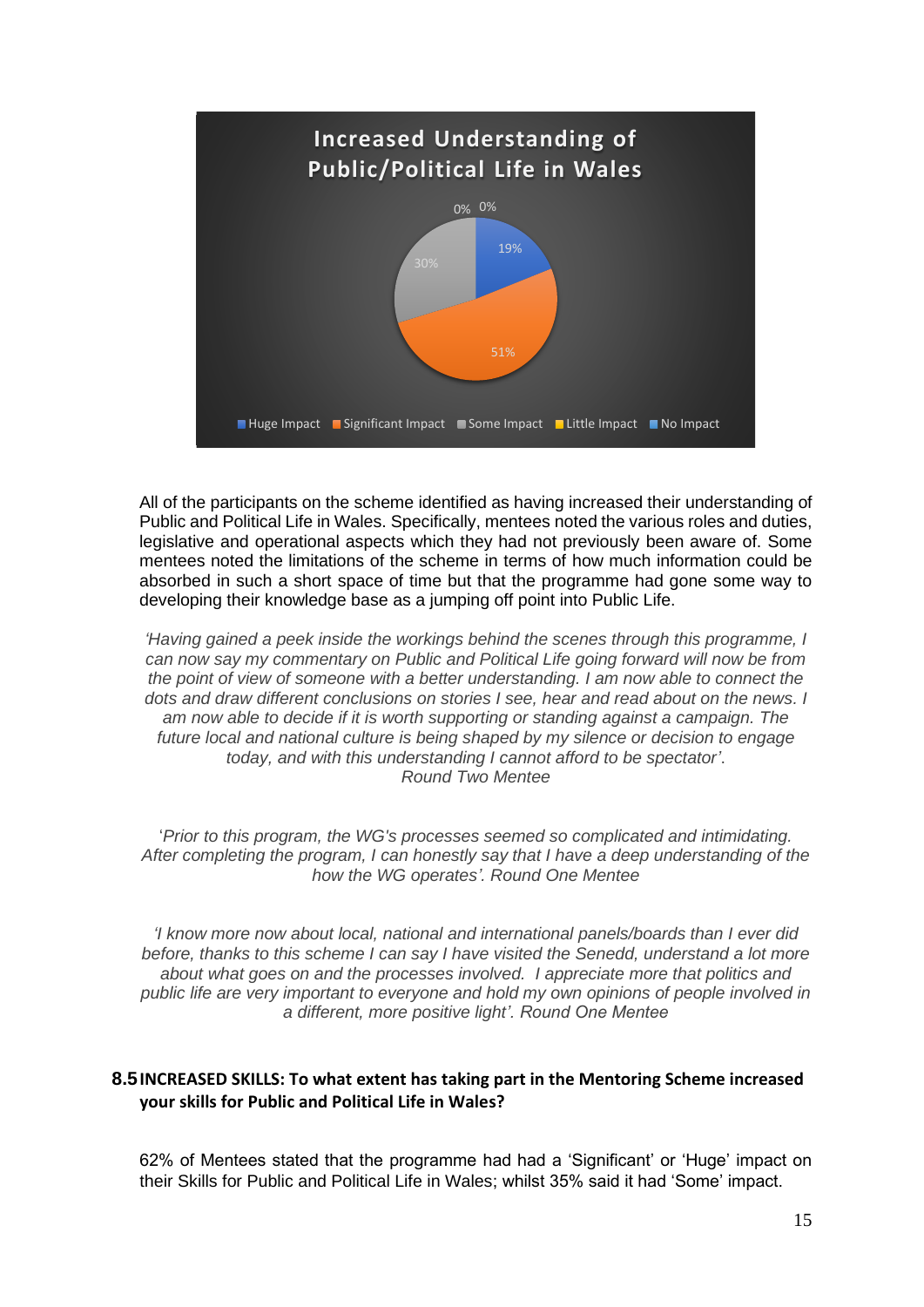

Mentees identified a range of increased skills resulting from the programme including building relationships, more effective inter-personal skills, public speaking and communications and campaign building. Some mentees spoke about how powerful it was to have discussion with senior level figures and then to see them chair meetings or hold others to account. Several participants noted skills such as efficacy in preparing for meetings with key stakeholders or social media and TV skills.

*'I have picked up some great tips and skills during the programme especially from the trainings. Some relevant and practical ones are with delivering effective speeches and improving your communication skills as well as how to run effective campaigns, the importance of having a core team and how to get a response (not necessarily a reaction) from your target'. Round Two Mentee*

*'The training provided throughout was very beneficial. Especially, speaking with senior ranking professionals and the discussions I was a part of. Learning how to carry oneself, engage with one another or even challenge others is a huge experience to have. I was very impressed with Sheila Hendrickson-Brown, who I watched question another senior ranking professional on a level that I admired massively! I was 'starstruck' speaking to her at a subsequent event. I really felt privileged and empowered by seeing strength in her especially!' Mentee Round One*

#### **8.6How motivated do you feel to continue your journey towards public or political life in Wales?**

61% of mentees stated that after the programme, they are 'Very Motivated' or 'Extremely Motivated' to continue their journeys in public or political life. Another 26% reported being 'Fairly Motivated.'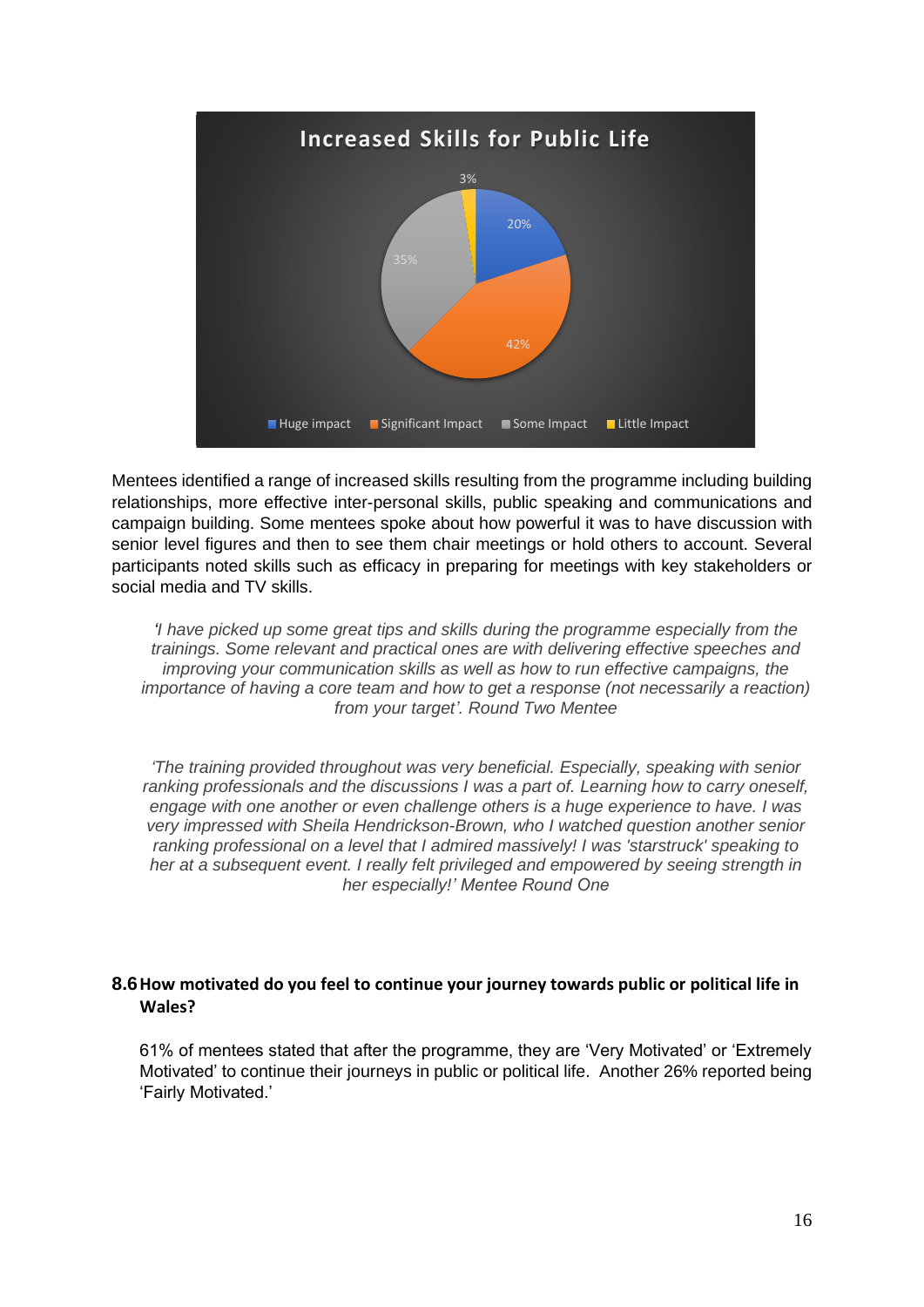

Motivation levels varied at the end of the two programmes from those who had clear intention and mapped-out paths, to those who wanted to take more time to reflect and consider their options. Several noted that board appointments were more appealing than political office and others spoke about not wanting to take risks in light of the Covid19 pandemic (in terms of moving sectors/careers).

*'I am very cynical about political parties' ability to respond to BAME communities specific political concern if they feel it does not 'play' to the wider community interests. My feeling is that individuals who have positive intentions can be swallowed up by the party as a whole. Many fine words are spoken with no-limited action'*.

*'Although my application to become a trustee for the [a prominent public affairs charity] was not successful, I am now even more motivated to participate in Welsh public life. I am currently on the lookout for another opportunity actively. Participating in public life in Wales is one of my top priorities'. Mentee Round Two*

*'I'm still worried about the balance between work / life and the resilience needed to work in public life. This is definitely something I will keep exploring at a local level if not at a national level in the future though'. Mentee Round Two*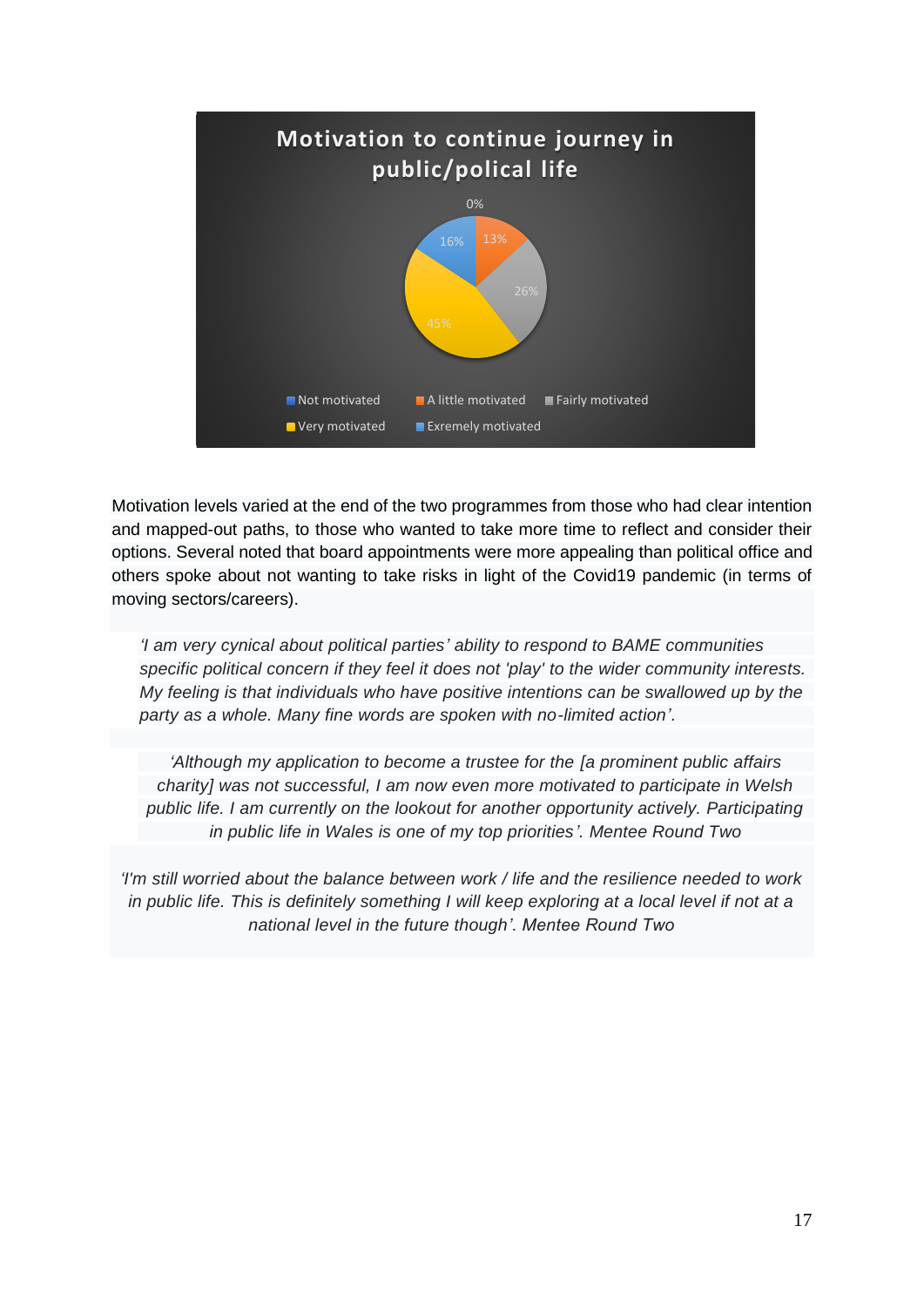#### **8.7 Additional Impacts**

Participants were asked to detail any other impacts of participating in the programme. A number of mentees observed how their general aspiration and skills had been augmented by the programme and that although they did not necessarily want to go into Politics, they were applying or had applied to be trustees of Voluntary Sector organisations or to Public bodies. Other mentees commented on the impact of having a new network of peers with which they could share their successes and challenges and of the benefits of this professional support network in developing their passion and self-awareness.

*'I have made lovely friends within the BME community, and I like to think I have made friends at EYST too, who are genuine and supportive. This shared camaraderie provides a foundation for support and personal growth'. Round Two Mentee*

*'It added to my knowledge and confidence around parliamentary and public life. I have applied for a professional Parliament role and I was successful in securing a job with the Commonwealth Parliamentary Association and start my new job in June' Round Two Mentee*

## **9 Quality of the project**

#### **9.1 What were the most positive aspects of the programme?**

There was significant positive feedback overall for the programme including favourable reviews of the training sessions. In particular, the opportunity to hear from high profile people including people of colour in public and political life and hearing about theirs' and others' journeys into public life. The sessions particularly welcomed by the mentees were Communications and Media trainings and the Welsh Government Lobbying and Senedd day. Further positive feedback noted the mentor relationship, the opportunity to shadow and benefit from all of the informal learning moments during the programme.

The programme was also praised for the open, trusting and warm spaces it created and how all participants felt comfortable to voice their experiences and share together.

Below some examples from the evaluation surveys in the mentees' own words.

'*My mentor and the training provided; they kind of went together. I knew what I needed to learn from my mentor after the training sessions and having shadowed my mentor, I understood what some of the training aspects was about, so they went quite nicely hand in hand' Round One Mentee*

*'The trainings and the group of people involved in the programme. The trainings were relevant and impactful while I found my colleagues to be courageous people who you can bounce ideas off and expect to leave the room motivated'. Round One Mentee*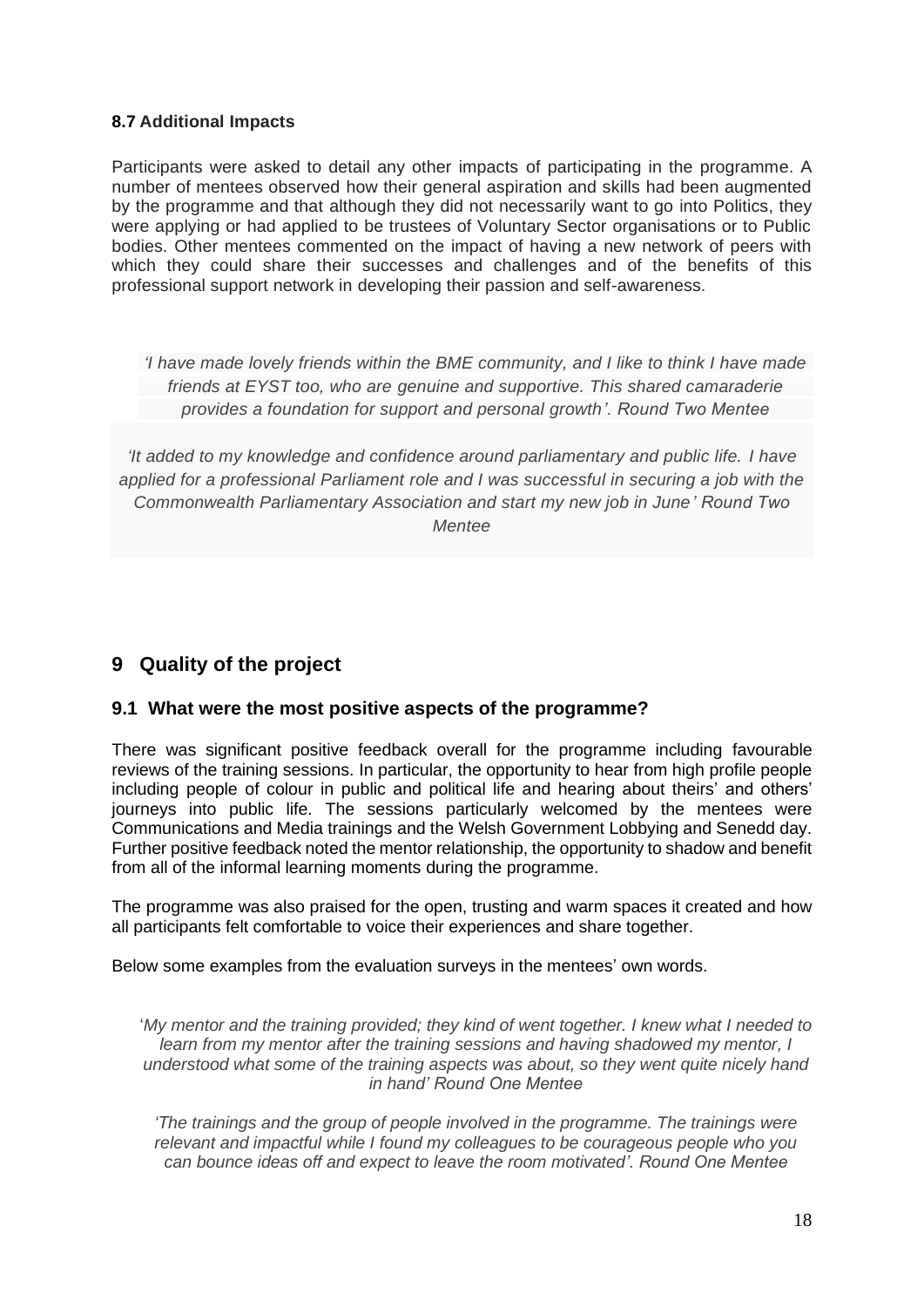*'The inspiration passed by counterparts and influential others! Massive shout out to Ginger (project lead) who I know has been working tirelessly arranging this brilliant scheme. In hearing the coverage on national news and really feeling like part of a bigger movement towards equality has given me new strength and resilience'. Mentee Round One*

*'The opportunity to speak to so many individuals in different public positions. I could think more clearly about where I could position myself in society to have the most impact... I may even be running for local councillor elections next local election time!' Round Two Mentee*

*'The solidarity amongst mentees; the friendly mentors; the interesting sessions, which introduced us to very many impressive people and refreshing ideas' Mentee Round Two*

#### **9.2 What were the most challenging or negative aspects of the programme?**

Several participants raised challenges with logistics and travel, especially for those based more rurally or in regions where the events were not held. Access issues were also noted such as cost of travel, accessibility of the information for those with visual impairments and overload of written handouts during the sessions.

There was recognition of the impact of the Election and Covid-19 and the disruptions these placed on mentors' availability and the cancellation of some training sessions.

Some participants noted how jam packed the training sessions were and how the 6-month timeframe for the programme could be extended to enable a deeper learning curve. Finally, there were several comments alluding to a lack of commitment from or connection with some mentors.

One mentee recognised the need for cross-party involvement but found it challenging to have photo opportunities with political figures whose party policies marginalise equalities agendas.

One mentee described feeling alienated due to a mentor's response to a political gaffe widely reported in the press. The mentee reported being extremely disappointed that his mentor supported those remarks despite them being criticised by many in the press. This mentee said, "I was reminded of how easy it is to marginalise an alternative perspective and be in the 'out-group."'

#### **9.3 Suggestions for improving the programme**

Mentees from both cohorts offered a range of suggestions including access suggestions (consider online sessions/alternate venues in different regions/consider evenings and weekends to increase attendance) and also content based suggestions such as opportunities to practice skills via workshops and better utilisation of the peer support space.

Other suggestions included more in-depth briefings for both mentee and mentor cohorts via separate induction/team building sessions and more networking opportunities.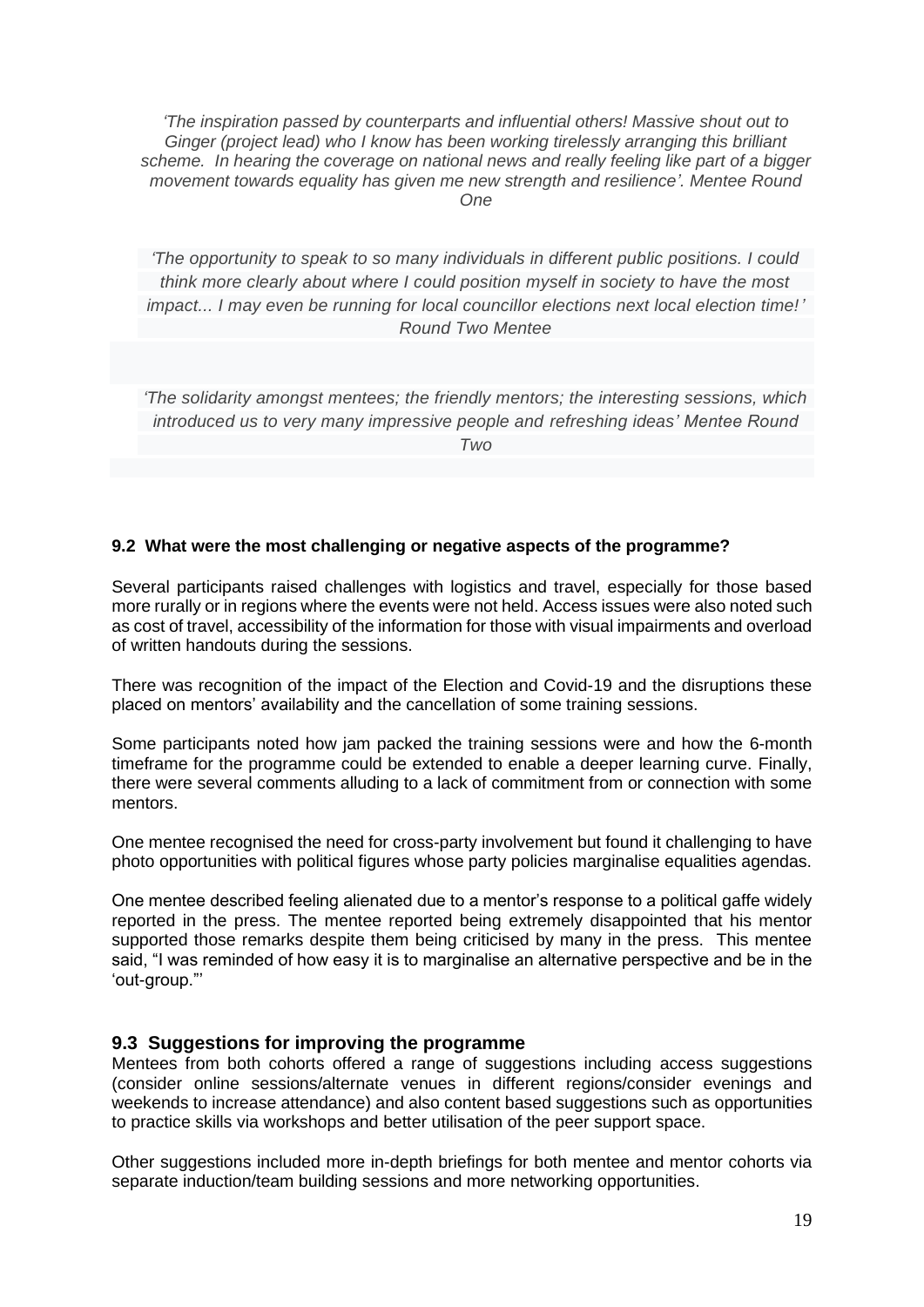*'There were some useful links shared with mentees and I really appreciated finding a bit out about other mentees' journeys and undertakings. I appreciated finding out what others like myself were doing as a result of being a part for the scheme. so, perhaps a team building day for mentees beforehand where expectations and ideas could be shared and questions could be asked to prepare (the ones that need it - like me)'. Round One Mentee*

#### **9.4 A selection of final comments from the participants**

*'It's a great scheme and I hope in the future that as a result there will be more diversity in Public Life'. Mentee Round One*

*' I think overall I really enjoyed being part of the process and will take a lot away from other people's experiences and also the training we received. I think I would have liked to get a sense of what my mentor's expectations of what they could provide whether that was timewise or contacts, what they felt they could bring to the process'. Mentee Round One*

*'Thank you for believing in BAME talent and giving us the tools and the chance to show to everyone what we can achieve'. Mentee Round One*

*'THANK YOU!!! The impacts of this scheme is and will have far reaching impact beyond the 6 months. so well done for the whole experience and opportunity. the people involved with running it are passionate and really are the reason behind its successes! Well Done!' Mentee Round One*

*'I'm not that far into career, still studying and mothering. Could have used more help with topics to talk about [with mentor]'. Mentee Round Two*

*'This was a great initiative but given the election and Xmas break, many things came to a halt abruptly. So, I feel like I have not fully benefited from this programme. If there is a more structured/higher level mentee programme in the future, I think I would consider going for it'. Mentee Round Two*

#### **10 Conclusion**

This evaluation report demonstrates some of the far-reaching impact of EYST Wales Routes into Public Life Mentoring scheme including the impact on a personal level for the participants, both mentors and mentees, and the wider societal impact that ripples out from such a programme in taking steps to diversify and enhance Public and Political Life in Wales.

Overall, the scheme has been found to have benefited participants by achieving the intended programme outcomes. These outcomes include self-reported increases in confidence,